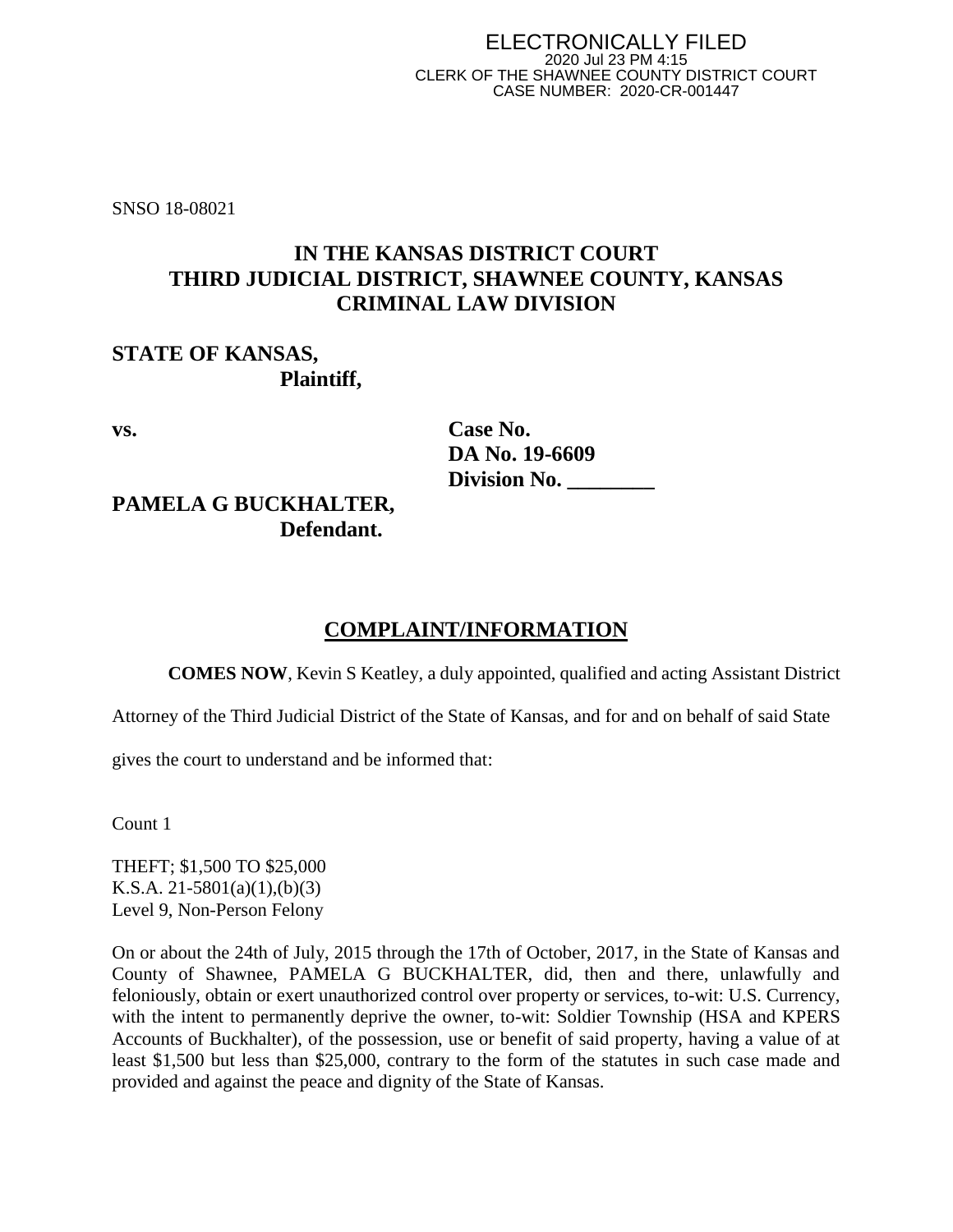Count 2

THEFT; \$1,500 TO \$25,000 K.S.A. 21-5801(a)(1),(b)(3) Level 9, Non-Person Felony

On or about the 24th of July, 2015 through the 17th of October, 2017, in the State of Kansas and County of Shawnee, PAMELA G BUCKHALTER, did, then and there, unlawfully and feloniously, obtain or exert unauthorized control over property or services, to-wit: U.S. Currency, with the intent to permanently deprive the owner, to-wit: Soldier Township (HSA Account of Lady), of the possession, use or benefit of said property, having a value of at least \$1,500 but less than \$25,000, contrary to the form of the statutes in such case made and provided and against the peace and dignity of the State of Kansas.

Count 3

THEFT; \$1,500 TO \$25,000 K.S.A. 21-5801(a)(1),(b)(3) Level 9, Non-Person Felony

On or about the 4th of March, 2016 through the 17th of October, 2017, in the State of Kansas and County of Shawnee, PAMELA G BUCKHALTER, did, then and there, unlawfully and feloniously, obtain or exert unauthorized control over property or services, to-wit: U.S. Currency, with the intent to permanently deprive the owner, to-wit: Soldier Township (HSA Account of Hamilton), of the possession, use or benefit of said property, having a value of at least \$1,500 but less than \$25,000, contrary to the form of the statutes in such case made and provided and against the peace and dignity of the State of Kansas.

Count 4

THEFT; \$1,500 TO \$25,000 K.S.A. 21-5801(a)(1),(b)(3) Level 9, Non-Person Felony

On or about the 6th of January, 2017 through the 17th of October, 2017, in the State of Kansas and County of Shawnee, PAMELA G BUCKHALTER, did, then and there, unlawfully and feloniously, obtain or exert unauthorized control over property or services, to-wit: U.S. Currency, with the intent to permanently deprive the owner, to-wit: Soldier Township (HSA Account of Burris), of the possession, use or benefit of said property, having a value of at least \$1,500 but less than \$25,000, contrary to the form of the statutes in such case made and provided and against the peace and dignity of the State of Kansas.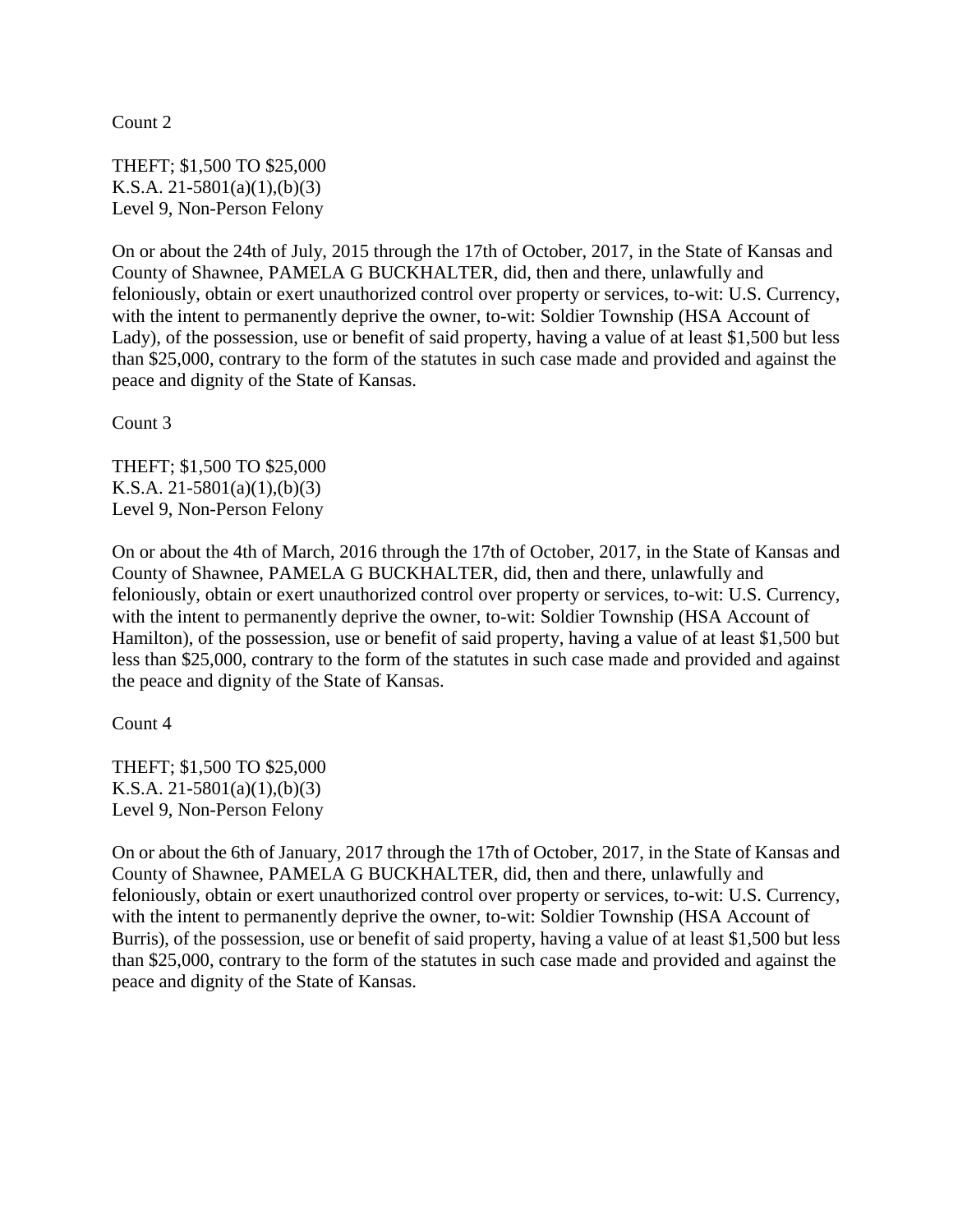Count 5

THEFT; \$1,500 TO \$25,000 K.S.A. 21-5801(a)(1),(b)(3) Level 9, Non-Person Felony

On or about the 6th of January, 2017 through the 17th of October, 2017, in the State of Kansas and County of Shawnee, PAMELA G BUCKHALTER, did, then and there, unlawfully and feloniously, obtain or exert unauthorized control over property or services, to-wit: U.S. Currency, with the intent to permanently deprive the owner, to-wit: Soldier Township (HSA Account of Downing), of the possession, use or benefit of said property, having a value of at least \$1,500 but less than \$25,000, contrary to the form of the statutes in such case made and provided and against the peace and dignity of the State of Kansas.

Count 6

FORGERY; MAKING, ALTERING, OR ENDORSING K.S.A. 21-5823(a)(1) Level 8, Non Person Felony

On or about the 7th of December, 2017 through the 14th of December, 2017, in the State of Kansas and County of Shawnee, PAMELA G BUCKHALTER, did, then and there, unlawfully, feloniously, and with the intent to defraud, make, alter or endorse a written instrument, to-wit: check #46783 on the purported Core First Bank & Trust Account of Soldier Township, in such manner that it appeared to have been made or endorsed by another person, either real or fictitious, to-wit: Gary Groves and/or Jerry Glasgowand/or Brian Herrick; or at another time; or with different provisions; or by the authority of another, to-wit: Gary Groves and/or Jerry Glasgow and/or Brian Herrick, who did not give such authority, contrary to the form of the statutes in such case made and provided and against the peace and dignity of the State of Kansas.

Count 7

UNLAWFUL ACTS CONCERNING COMPUTERS K.S.A. 21-5839(a)(2) Level 8, Non Person Felony

On or about the 31st of March, 2017 through the 31st of October, 2017, in the State of Kansas and County of Shawnee, PAMELA G BUCKHALTER, did, then and there, unlawfully, feloniously, and knowingly use a computer, computer system, computer network or any other property for the purpose of devising or executing a scheme or artifice with the intent to defraud or for the purpose of obtaining money, property, services or any other thing of value by means of false or fraudulent pretense or representation, contrary to the form of the statutes in such case made and provided and against the peace and dignity of the State of Kansas.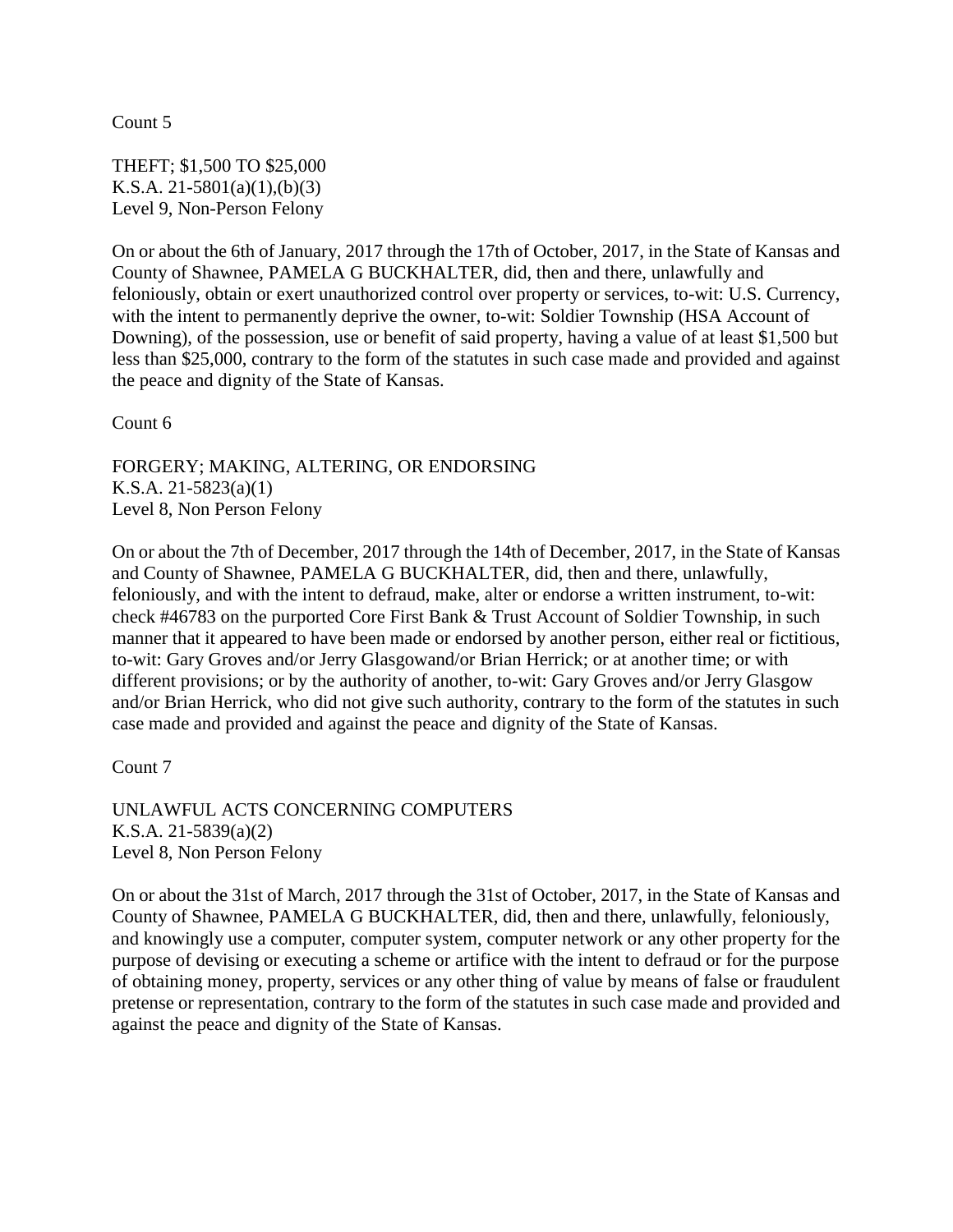Count 8 THEFT- Less than \$1,000 K.S.A. 21-5801(a)(1)(b)(4) Class A Nonperson Misdemeanor

On or about the 24th of July, 2015 through the 25th of December, 2015, in the State of Kansas and County of Shawnee, PAMELA G BUCKHALTER, did, then and there, unlawfully and intentionally, obtain or exert unauthorized control over property or services, to-wit: U.S. Currency, and with the intention to permanently deprive the owner, to-wit: Soldier Township (HSA Account of Cook), of the possession, use or benefit of said property, having a value of less than \$1,000, contrary to the form of the statutes in such case made and provided and against the peace and dignity of the State of Kansas.

Count 9 THEFT- Less than \$1,000 K.S.A. 21-5801(a)(1)(b)(4) Class A Nonperson Misdemeanor

On or about the 24th of July, 2015 through the 25th of December, 2015, in the State of Kansas and County of Shawnee, PAMELA G BUCKHALTER, did, then and there, unlawfully and intentionally, obtain or exert unauthorized control over property or services, to-wit: U.S. Currency, and with the intention to permanently deprive the owner, to-wit: Soldier Township (HSA Account of Vess), of the possession, use or benefit of said property, having a value of less than \$1,000, contrary to the form of the statutes in such case made and provided and against the peace and dignity of the State of Kansas.

#### **Witnesses**

The State of Kansas endorses the following witnesses whom the State may call to appear

and testify:

Steven W Vess Gary A Groves Soldier Township KPERS Records Custodian Shiloh Austin Burris KBI Lab Personnel Juston Lawrence Drake, SNSO# Karl McNorton Christopher D Hamilton Records Custodian Core First Bank Chad Lady Robert Leon Oliva Kenton Cook Michael Bailey

Lt. Matt Biltoft, DOC, SNCO#26 Shawnee County Dispatch Personnel Topeka Fire Personnel AMR Personnel Nicholas Hill Det. Stephanie Dicken, SNSO#787 Melanie Mills-Bergers, SNSO# Larkin Downing Optum Bank Records Custodian Carolyn Bruner Diane Coffman Jerry W Glasgow Brian Herrick